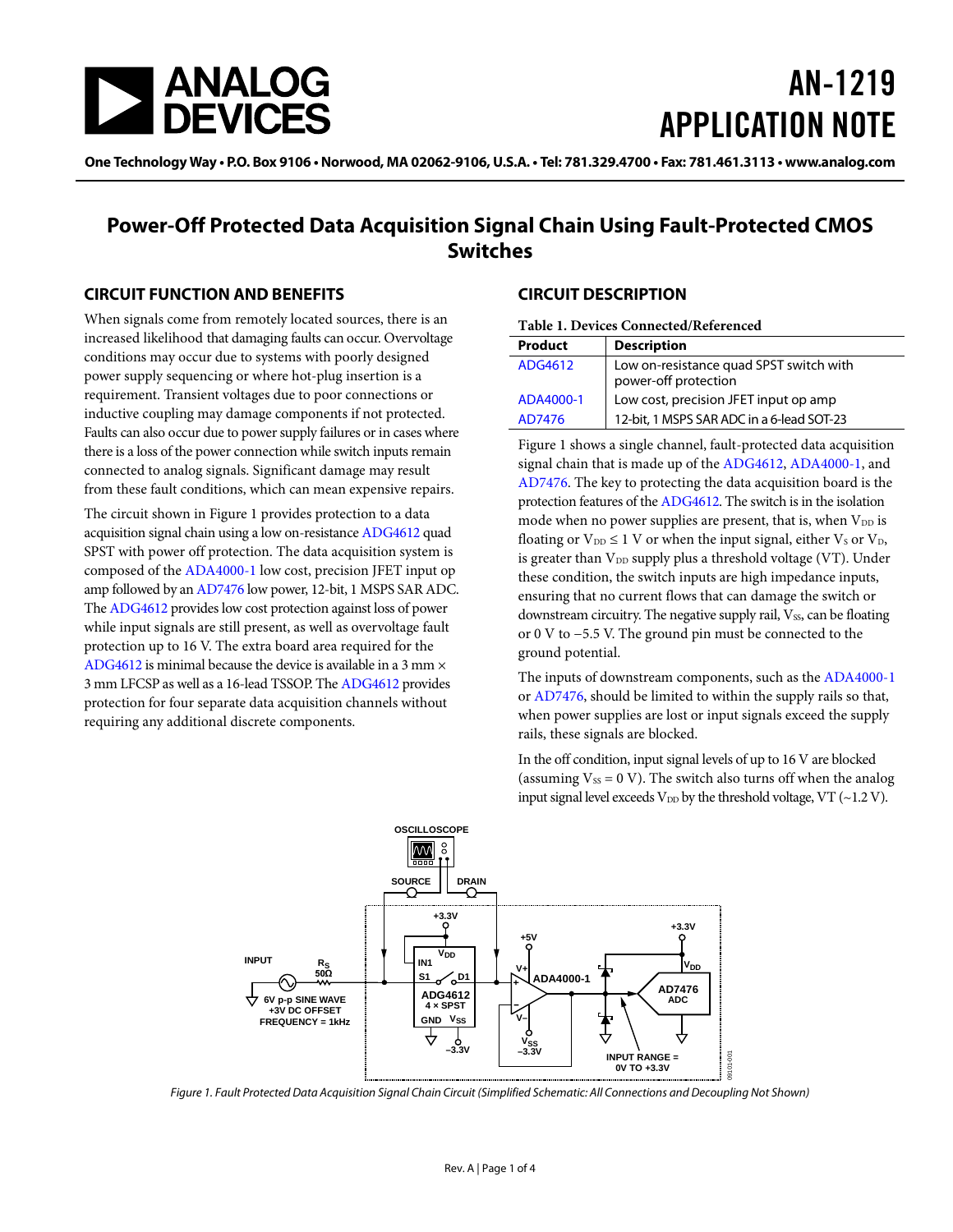For standard CMOS analog switches, power supply requirements are specified in the product data sheet and should be adhered to in order to guarantee optimal part performance and operation. However, due to power supply failures, voltage transients, improper sequencing, and system or user faults, it is not always possible to meet data sheet recommendations.

The source, drain, and logic terminals of standard CMOS switches have ESD protection in the form of clamping diodes to the supplies. This is illustrated in [Figure 2.](#page-1-0) These diodes vary in size depending on the process but are generally designed to be small to minimize leakage current. In normal operation, the diodes are reversed biased and do not pass current. When forward biased, they are not rated to pass currents greater than a few mA and can be damaged if this current is exceeded. Whenever an analog switch input voltage exceeds the supplies, the diodes become forward biased and large currents can flow, meaning that the switch can be damaged, even if the supplies are turned off. Furthermore, the damage caused by a fault is not limited to the switch but can also affect downstream circuitry such as th[e ADA4000-1](http://www.analog.com/ADA4000-1?doc=AN-1219.pdf) because applying a signal to an unpowered [ADA4000-1](http://www.analog.com/ADA4000-1?doc=AN-1219.pdf) exceeds the absolute maximum rating of the device.



<span id="page-1-0"></span>*Figure 2. ESD Protection on Standard Analog CMOS Switches*

The waveform i[n Figure 3](#page-1-1) shows the performance of a standard analog switch when a signal is applied while the supplies are floating. A 6 V p-p sine wave with a 3 V dc offset is applied to the analog inputs, which in turn supply the power through the internal ESD diodes powering up the switch and any other components connected to the same  $V_{DD}$  supply. The input signal passes through the switch and is present at th[e ADA4000-1](http://www.analog.com/ADA4000-1?doc=AN-1219.pdf) inputs, thereby exceeding the maximum ratings of th[e ADA4000-1.](http://www.analog.com/ADA4000-1?doc=AN-1219.pdf)



*Figure 3. Standard Analog Switch with No Power Supply*

<span id="page-1-1"></span>Another limitation with standard CMOS switches is that, when analog signals exceed the power supplies,  $V_{DD}$  and  $V_{SS}$ , the supplies are pulled to within a diode drop of the fault signal. Internal diodes become forward biased, and currents flow from the input signal to the supplies. The fault signal can also pass through the switch and damage parts downstream as shown i[n Figure 4.](#page-1-2)

If the absolute maximum ratings of the devices are exceeded, the long-term reliability may be affected.



<span id="page-1-2"></span>*Figure 4. Standard Analog Switch with Overvoltage Condition*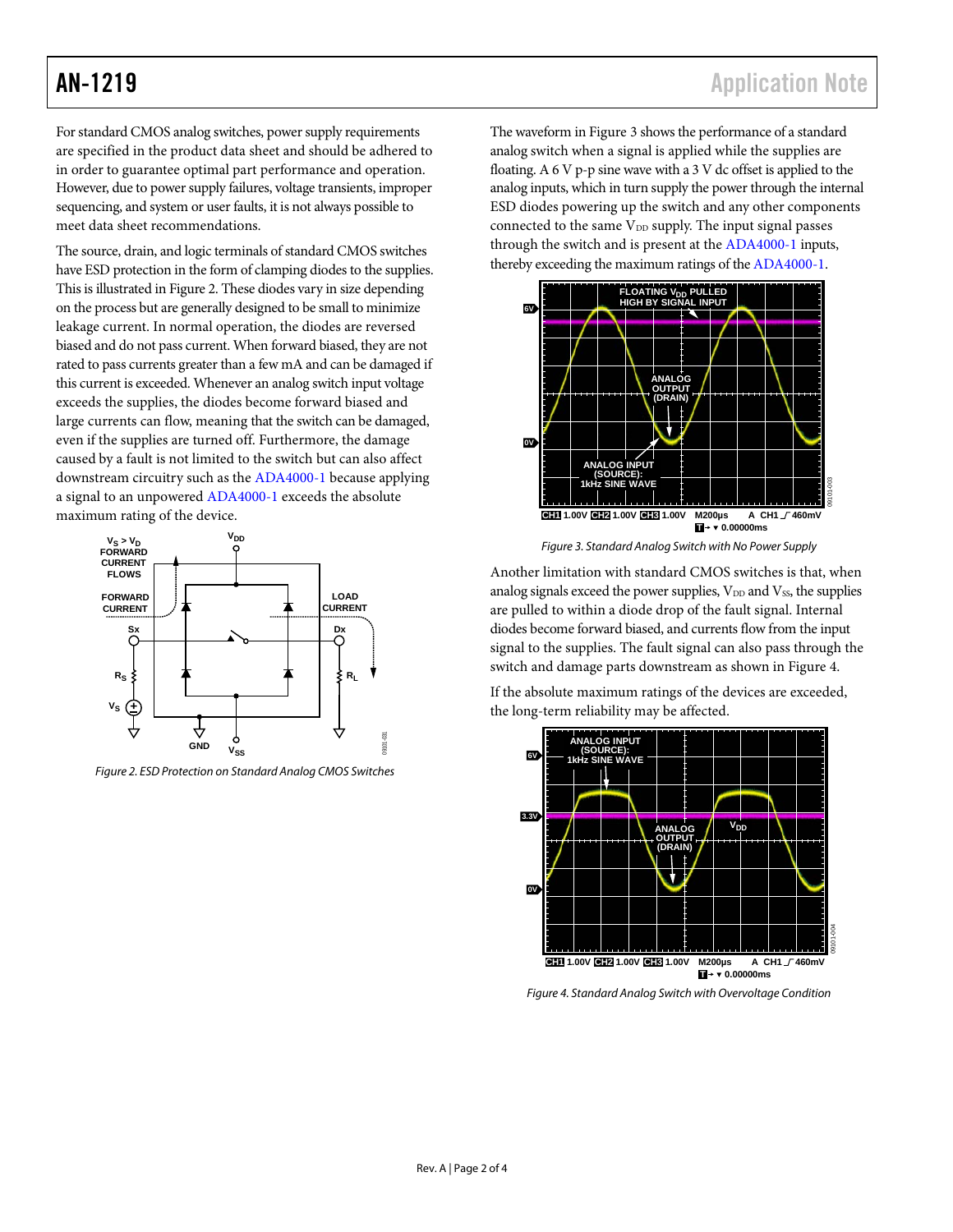Th[e ADG4612](http://www.analog.com/ADG4612?doc=AN-1219.pdf) eliminates the effects of the faults previously shown. There are no internal ESD diodes from the analog or digital inputs to V<sub>DD</sub> or V<sub>SS</sub>. Instead, th[e ADG4612](http://www.analog.com/ADG4612?doc=AN-1219.pdf) uses other protection components to protect against ESD events. This means that there is no low impedance path to the supplies during loss of power conditions or overvoltage faults. If signals are present on the [ADG4612](http://www.analog.com/ADG4612?doc=AN-1219.pdf) inputs before power is present, the switch enters isolation mode, which means that the inputs have high impedance paths to V<sub>DD</sub>, GND, and the output. This prevents current flow and protects the device as well as downstream circuitry from damage.



[Figure 6](#page-2-0) shows the result of an overvoltage fault on the analog inputs. In this case, a  $6V$  p-p sine wave with a  $3V$  dc offset is applied to th[e ADG4612,](http://www.analog.com/ADG4612?doc=AN-1219.pdf) which is powered from ±3.3 V supplies. When the analog input exceeds  $V_{DD}$  by a threshold voltage, VT  $(-1.2 V)$ , the switch enters isolation mode, thereby preventing the fault from damaging downstream circuitry.

<span id="page-2-0"></span>

The combination of th[e ADG4612,](http://www.analog.com/ADG4612?doc=AN-1219.pdf) [ADA4000-1,](http://www.analog.com/ADA4000-1?doc=AN-1219.pdf) an[d AD7476](http://www.analog.com/AD7476?doc=AN-1219.pdf) shown i[n Figure 1](#page-0-0) provides a data acquisition circuit that is robust to fault conditions such as loss of power with signals from external sources still present or overvoltage faults on analog inputs.

Note that the input range of the  $AD7476$  is equal to  $V_{DD}$ , which also acts as the reference to the ADC. In this case, the input range is 0 V to 3.3 V. To drive the [AD7476](http://www.analog.com/AD7476?doc=AN-1219.pdf) linearly over this range, the supply voltages of th[e ADA4000-1](http://www.analog.com/ADA4000-1?doc=AN-1219.pdf) must be set slightly higher to allow sufficient headroom for the output stage (approximately 1.2 V with respect to the positive supply and 2 V with respect to the negative supply). This is achieved by setting the positive supply voltage of the  $ADA4000-1$  to  $+5$  V, and the negative supply voltage to −3.3 V. The two external Schottky diodes connected to the [AD7476](http://www.analog.com/AD7476?doc=AN-1219.pdf) input ensure that there are no problems with power supply sequencing.

For configurations other than an SPST, th[e ADG4613](http://www.analog.com/ADG4613?doc=AN-1219.pdf) is also available; it has two switches with digital control logic similar to that of the [ADG4612;](http://www.analog.com/ADG4612?doc=AN-1219.pdf) the logic is inverted on the other two switches. Each switch conducts equally well in both directions when on, and each switch has an input signal range that extends to the supplies. Th[e ADG4613](http://www.analog.com/ADG4613?doc=AN-1219.pdf) exhibits break-before-make switching action for use in multiplexer applications. This device can be configured as a quad SPST, a dual SPDT, or a 4:1 multiplexer to suit different applications.

Excellent layout, grounding, and decoupling techniques must be used to achieve the desired performance from the circuits discussed in this note (see [MT-031 Tutorial](http://www.analog.com/mt-031?doc=AN-1219.pdf) and [MT-101 Tutorial\)](http://www.analog.com/mt-101?doc=AN-1219.pdf). As a minimum, use a 4-layer PCB with one ground plane layer, one power plane layer, and two signal layers.

### **COMMON VARIATIONS**

[Figure 7](#page-3-0) shows a variation of the circuit shown i[n Figure 1](#page-0-0) that operates on a single 3.3 V supply. In this application, an op amp with a rail-to-rail input and output is required to drive th[e AD7476](http://www.analog.com/AD7476?doc=AN-1219.pdf) over its full input range. The outputs of the [AD8655](http://www.analog.com/AD8655?doc=AN-1219.pdf) op amp are specified to drive within 10 mV to 30 mV of each supply rail. This means that there are a small percentage of dead band codes at each end of the full-scale ADC range where linearity suffers.

For a 30 mV headroom requirement, this is approximately 1% of the 3.3 V input range. Further discussions of op amp rail-torail issues, as well as overvoltage protection, can be found in the [MT-035](http://www.analog.com/MT-035?doc=AN-1219.pdf) an[d MT-036](http://www.analog.com/MT-036?doc=AN-1219.pdf) tutorials.

Also note that the  $ADG4612$  operates with a  $V_{SS}$  of 0 V in the circuit and still maintains good on-resistance flatness over the input signal range.

The [AD8656](http://www.analog.com/AD8656?doc=AN-1219.pdf) is a dual version of the [AD8655.](http://www.analog.com/AD8655?doc=AN-1219.pdf) Th[e ADA4000-2](http://www.analog.com/ADA4000-2?doc=AN-1219.pdf) an[d ADA4000-4](http://www.analog.com/ADA4000-4?doc=AN-1219.pdf) are dual and quad versions of th[e ADA4000-1.](http://www.analog.com/ADA4000-1?doc=AN-1219.pdf)